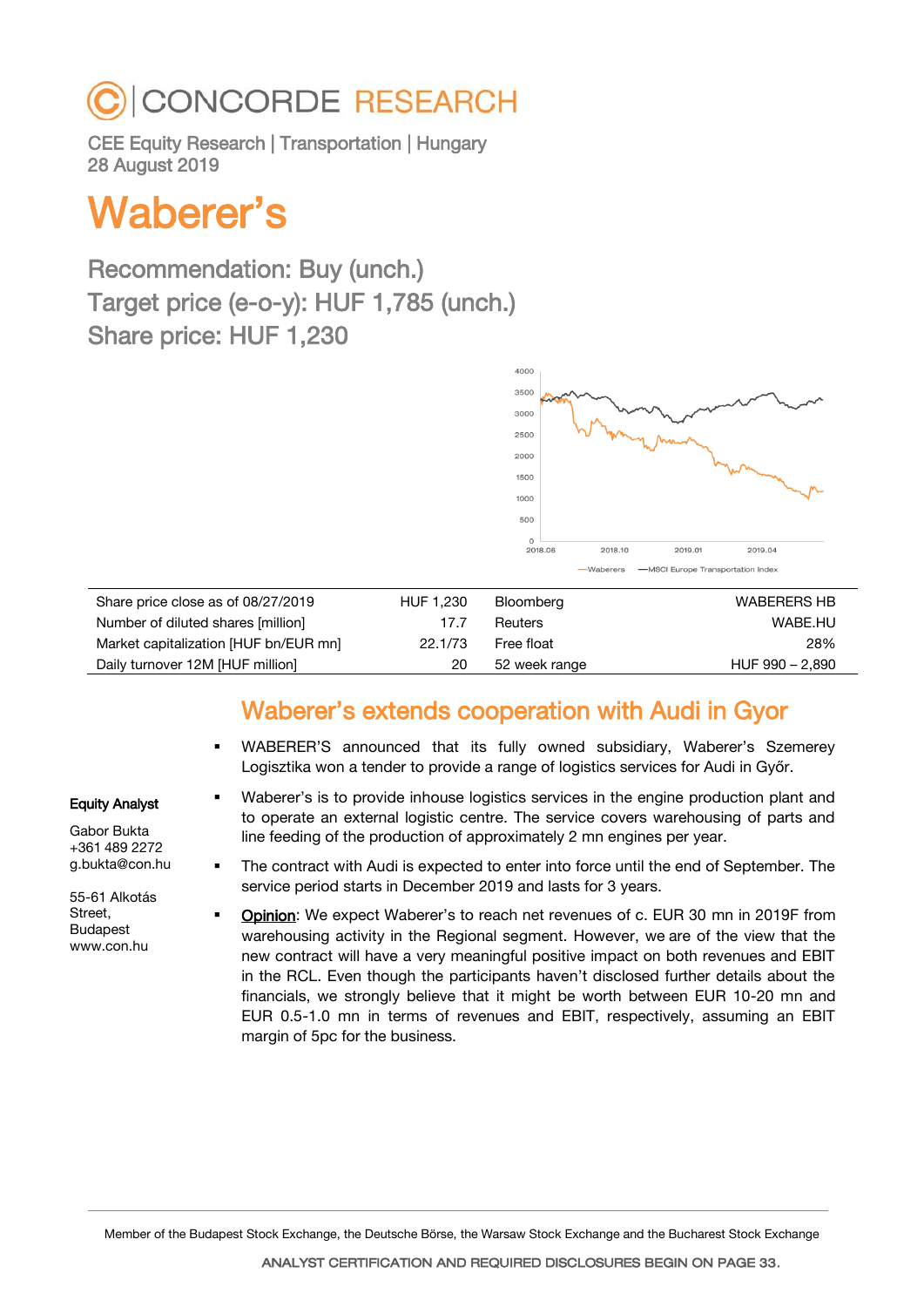#### Concorde Securities Ltd. does and seeks to do business with companies covered in its research reports. As a result, investors should be aware that the firm may have a conflict of interests that could affect the objectivity of this report. Investors should consider this report as only a single factor in making their investment decision. For analysts' certification and other important disclosures, please refer to the "Disclaimer" section at the end of this report. **DISCLAIMER**

This research report has been prepared by Concorde Securities Ltd., a full-service Hungarian investment banking, investment management and brokerage firm. Concorde Securities Ltd. is under the supervision of the National Bank of Hungary in its capacity as financial supervisory authority.

Concorde Securities Ltd. is registered in Hungary and does not have any subsidiaries, branches or offices outside of Hungary. Therefore we are not allowed to provide direct investment banking services to US investors and restrictions may apply to our potential investment banking services according to your country's jurisdiction. For important disclosures to U.S. investors, please refer of the "Notice to U.S. Investors" section at the end of this Disclaimer.

Our salespeople, traders and other professionals may provide oral or written market commentary or trading strategies to our clients that reflect opinions that are their own and may be contrary to the opinions expressed in our research products, and our proprietary trading and investing businesses may make investment decisions that are inconsistent with the recommendations expressed by our analysts or traders.

Our research, sales and trading professionals are paid based on the profitability of the respective divisions of Concorde Securities Ltd., which from time-to-time may include revenues from the firm's capital market activity. Concorde Securities Ltd. does not prohibit analysts, salespeople and traders from maintaining a financial interest in the securities or futures of any companies that they cover or trade on their clients' behalf in strict compliance with the Hungarian Capital Markets Act.

#### ANALYSTS CERTIFICATION

The research analysts undersigned and responsible for the preparation of this report hereby certify that (i) the views expressed in this research report accurately reflect their personal views about any and all of the securities or issuers referred to in this research report; (ii) no part of the analysts' compensation was, is or will be directly or indirectly related to the specific recommendation or views expressed in this report and (iii) no part of their compensation is tied to any specific investment transactions performed by Concorde Securities Ltd.

Name and job title of individuals involved in the production of this report are disclosed at the end of this report.

Concorde Securities Ltd. is a leading manager and underwriter of Hungarian equity offerings. We have investment banking and other business relations with a substantial percentage of the companies traded on the Budapest Stock Exchange and covered by our research department. Concorde Securities Ltd, its directors and employees may have a position in these securities, which may change at any time.

Concorde Securities Ltd. acted as Lead Manager of the private and public share placement of the shares of FHB in 2003, Masterplast in 2012 and Duna House in 2016. Concorde Securities Ltd. acted as the Co-lead Manager of Gedeon Richter's exchangeable bond issue in September 2004. Concorde Securities Ltd. has provided financial advice to Magyar Telekom.

| Rating                 | <b>Trigger</b>                                                                                                                                           |
|------------------------|----------------------------------------------------------------------------------------------------------------------------------------------------------|
| Buy                    | Total return is expected to exceed 20% in the next 12 months                                                                                             |
| Accumulate             | Total return is expected to be in the range of 10-20%                                                                                                    |
| Neutral                | Total return is expected to be in the range of 10%-(-10%)                                                                                                |
| Reduce                 | Total return is expected to be in the range of -10-(-20%)                                                                                                |
| Sell                   | Total return is expected to be lower than -20%                                                                                                           |
| <b>Under Revision</b>  | The stock is put Under Revision if the covering analyst considers new information<br>may change the valuation materially and if this may take more time. |
| Coverage in transition | Coverage in transition rating is assigned to a stock if there is a change in analyst.                                                                    |

#### EXPLANATION OF RATINGS AND METHODOLOGY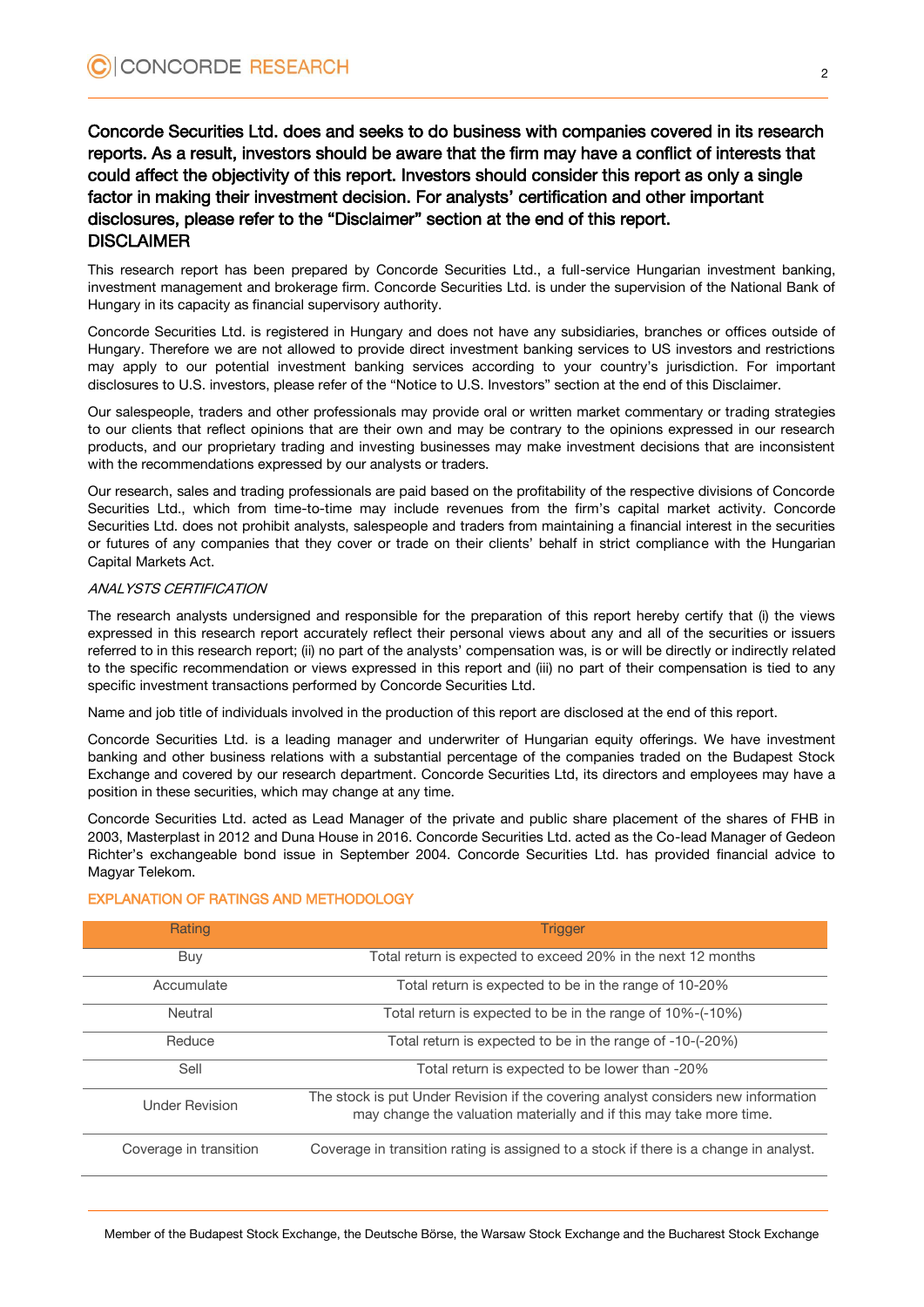#### Securities prices:

Prices are taken as of the previous day's close on the home market unless otherwise stated.

#### Valuations and risks:

Analysis of specific risks to set stock target prices highlighted in our investment case(s) are outlined throughout the report. For details of methodologies used to determine our price targets and risks related to the achievement of the targets referred to in the main body of the report or at [Rating Methodology](https://www.con.hu/wp-content/uploads/2016/04/Methodology_concorde_research.pdf?tstamp=201710021038) on our website, visit (https://www.con.hu/wp-content/uploads/2016/04/Methodology\_concorde\_research.pdf?tstamp=201710021038)

#### Research disclosures:

Concorde Securities Ltd. may have published other investment recommendations in respect of the same securities/instruments recommended in this report during the preceding 12 months. Disclosure of previous investment recommendations produced by Concorde Securities Ltd. in the previous 12 months can be found at [Rating history.](https://www.con.hu/wp-content/uploads/2016/04/Rating-history.pdf?tstamp=201710021038) (https://www.con.hu/wp-content/uploads/2016/04/Rating-history.pdf?tstamp=201710021038)

#### **GENERAL**

This report is provided for information purposes only and does not represent an offer for sale, or the solicitation of any offer to buy or sell any securities.

The information, and any opinions, estimates and forecast have been obtained from sources believed by us to be reliable, but no representation or warranty, express or implied is made by us as to their accuracy or completeness. The information, opinions, estimates and forecasts may well be affected by subsequent changes in market conditions. This document may not be reproduced in whole or in part, or published for any purpose.

REPRODUCTION OR REBROADCAST OF ANY PORTION OF THIS RESEARCH REPORT IS STRICTLY PROHIBITED WITHOUT THE WRITTEN PERMISSION OF CONCORDE SECURITIES LTD.